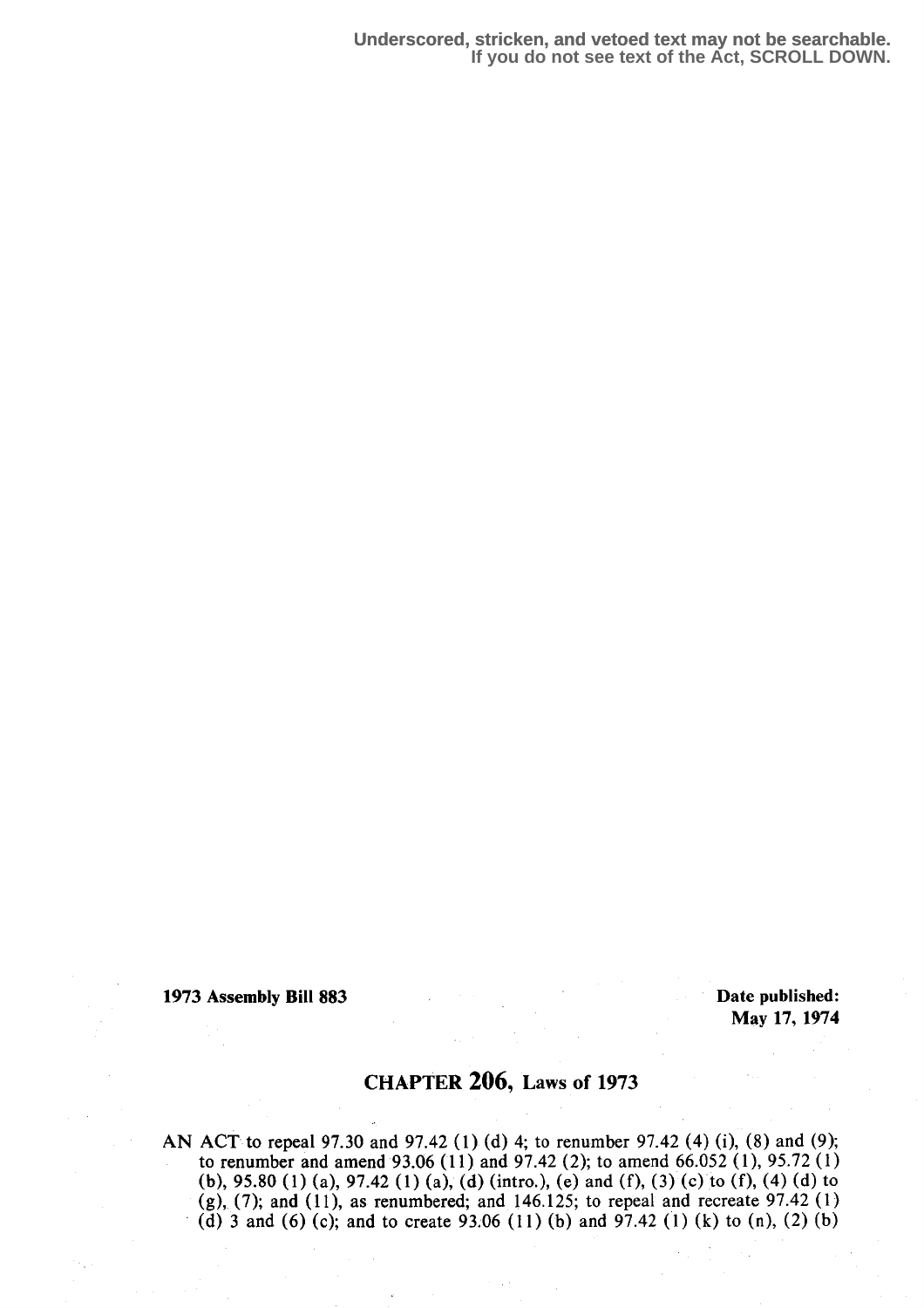645 CHAPTER 206

and (c),  $(4)$  (e) 4 and (i),  $(8)$ ,  $(9)$  and  $(10)$  of the statutes, relating to inspection of animals, poultry and carcasses.

The people of the state of Wisconsin, represented in senate and assembly, do enact as follows:

SECTION 1. 66.052 (1) of the statutes is amended to read:

66.052 (1) Any city council or village board may direct the location, management and construction of, and license (annually or otherwise), regulate or prohibit any industry, thing or place where any nauseous, offensive or unwholesome business is carried on, within the city or village or within 4 miles of the boundaries, except that the Milwaukee, Menominee and Kinnickinnic rivers with their branches to the outer limits of the county of Milwaukee, and all canals connecting with said rivers, together with the lands adjacent to said rivers and canals or within 100 yards thereof, are deemed within the jurisdiction of the city of Milwaukee. Any town board as to the area within the town not licensed, regulated or prohibited by any city or village pursuant to this section, shall have the same powers as provided in this section for cities and villages. Any such business conducted in violation of any city, village or town ordinance permitted to be enacted under this section is declared, to be a public nuisance and an action for the abatement or removal thereof or to obtain an injunction to prevent the same may be authorized to be brought and maintained by the city council or village or town board in the name of this state on the relation of such city, village or town as provided in ss. 280.01, 280.02 and 280.07, or as provided in s.  $146.125$ . Sections 97.30 and Section 97.42 shall not limit the powers granted by this section. Section 95.72 shall not limit the powers granted by this section to cities or villages but powers granted to towns by this section shall be limited by s. 95.72 and any orders and rules promulgated thereunder.

SECTION 2. 93.06 (11) of the statutes is renumbered 93.06 (11) (a) and amended to read:

93.06 (11) (a)  $\epsilon_0$ -operate Cooperate with, and enter into agreements with, political subdivisions of this state or any department or agency of this state, other states, or of the United States for the purpose of carrying out its functions, and securing uniformity of regulations. Agreements may authorize the agents and Agreements may authorize the agents and employes of such agencies to enforce the laws and regulations administered by this department. When so engaged, agents and employes of cooperating agencies shall have the same powers as employes of the department and shall act under the direction and control of the department.

SECTION 3. 93.06 (11) (b) of the statutes is created to read:

93.06 (11) (b) Enter into cooperative agreements with other governmental departments and agencies of this state and the United States which authorize employes of the department to enforce the laws and regulations administered by such agencies which are directly related to the laws and regulations of this state administered by the department. Every such agreement may provide for reimbursement to this state for the cost of such enforcement activity.

SECTION 4. 95.72 (1) (b) of the statutes is amended to read:

95.72  $(1)$  (b) Subject to subs.  $(10)$  (a) and  $(11)$ , this section shall not apply to a slaughtering establishment licensed under s.  $97.30 \text{ or } 97.42$  or a federally inspected packer of meat products rendering or disposing of offal or dead animal parts resulting from its own operations only; a manufacturer of animal feed subject to s. 94.72 if offal or waste parts not used in his animal food products are disposed of by a renderer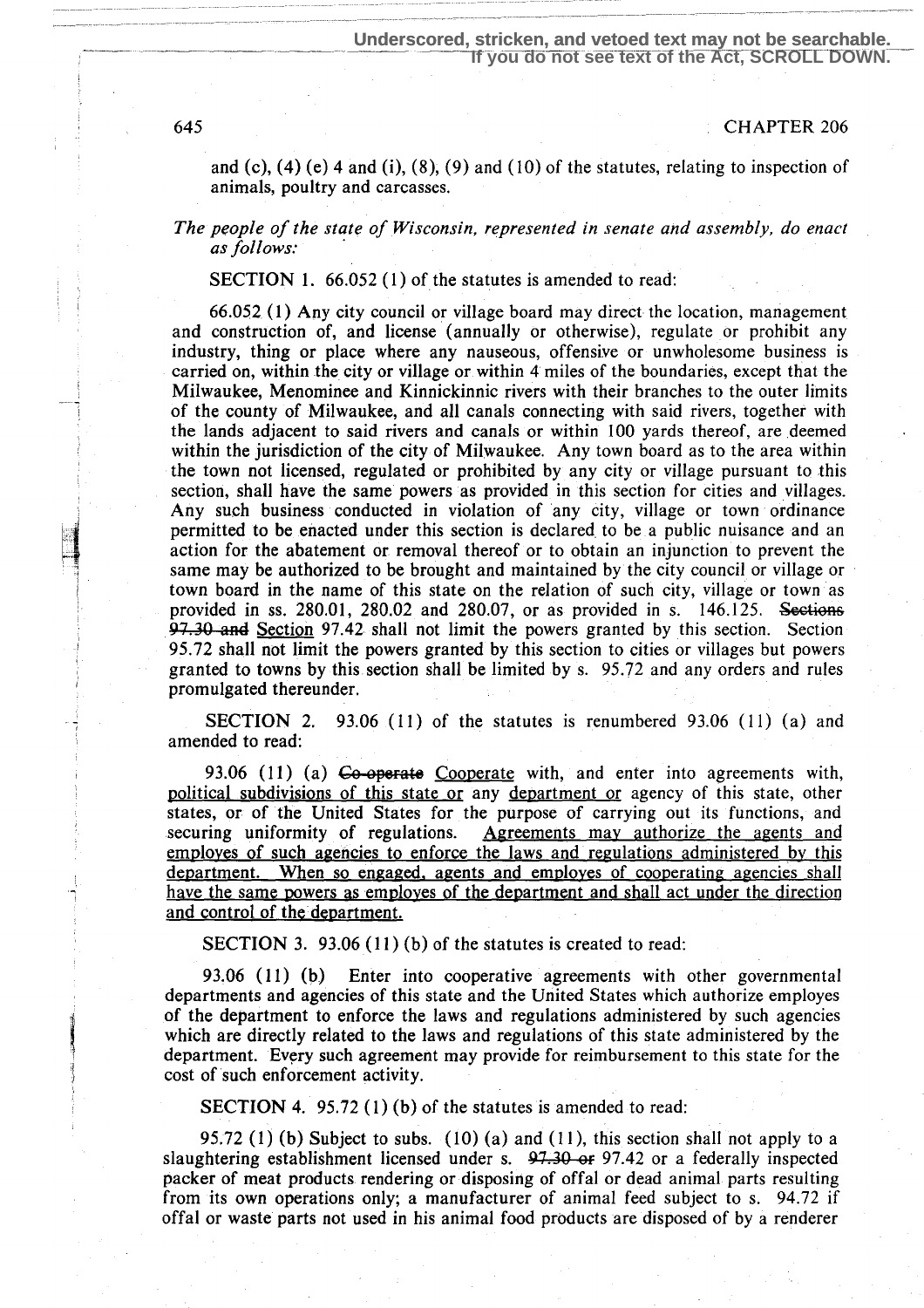#### CHAPTER 206 646

licensed under this section; the operator of a fur farm collecting dead animals or parts thereof as feed for his fur-bearing animals located on his farm or ranch; or persons feeding public or commercial garbage to swine under permit from the department. No dead animals or parts thereof collected by the operator of a fur farm or a permittee feeding garbage to swine shall be resold except to a renderer licensed under this section and no offal or waste parts of animals slaughtered for feed for fur farms and canning factories manufacturing dog and cat food may be disposed of by anyone other than a licensed renderer or by burial.

SECTION 5. 95.80 (1) (a) of the statutes is amended to read:

95 .80 (1) (a) "Slaughterer" means any person operating a slaughterhouse licensed under s.  $97.30$  or 97.42, or registered under s. 97.44.

SECTION 6. 97.30 of the statutes is repealed.

SECTION 7. 97.42 (1) (a) and (d) (intro) of the statutes are amended to read:

97.42 (1) (a) "Animal" means cattle, sheep, swine, goats  $\alpha$ -rd, horses, mules, and other equines.

(d) (intro.) "Establishment" means a plant or premises, including retail premises, where animals or poultry are slaughtered for human consumption, or a plant or premises, including retail premises, where meat or poultry products or meat food products are processed for sale, but shall not include:

SECTION 8. 97.42  $(1)$   $(d)$  3 of the statutes is repealed and recreated to read:

97:42 (1) (d) 3. Premises of a person who is the owner of the animals to be slaughtered, and the resulting product is for exclusive use by him and members of his household and his nonpaying guests and employes.

SECTION 9. 97.42 (1) (d) 4 of the statutes is repealed.

SECTION 10. 97.42 (1) (e) and (f) of the statutes are amended to read:

97.42 (1) (e) "Meat products" and "poultry products" means the carcasses or edible any parts of carcasses of animals and poultry capable of use as human food.

(f) "Meat food products" means any article intended-for capable of use as human food which is derived or prepared in whole or in substantial and definite part from meat products or poultry products.

SECTION 11. 97.42 (1) (k) to  $(n)$  of the statutes are created to read:

97.42 (1) (k) "Inspector" means any person employed by the department or any cooperating agency who is authorized by the department to do any work or perform any duty in connection with the department's meat and poultry inspection program.

(L) "Meat broker" means any person engaged in the business of buying or selling meat and poultry products, or meat and poultry food products on commission, or otherwise negotiating purchases or sales of such articles other than for his. own account or as an employe of another person.

(m) "Mobile slaughterer" means a person who provides a slaughtering service to the general public for compensation, and conducts such slaughtering at the premises of the owners of the animals being slaughtered.

(n) "Capable of use as human food" applies to any carcass or part of a carcass of any animal or poultry or animal or poultry product unless it is denatured or otherwise identified as required by department rules, or is naturally inedible by humans.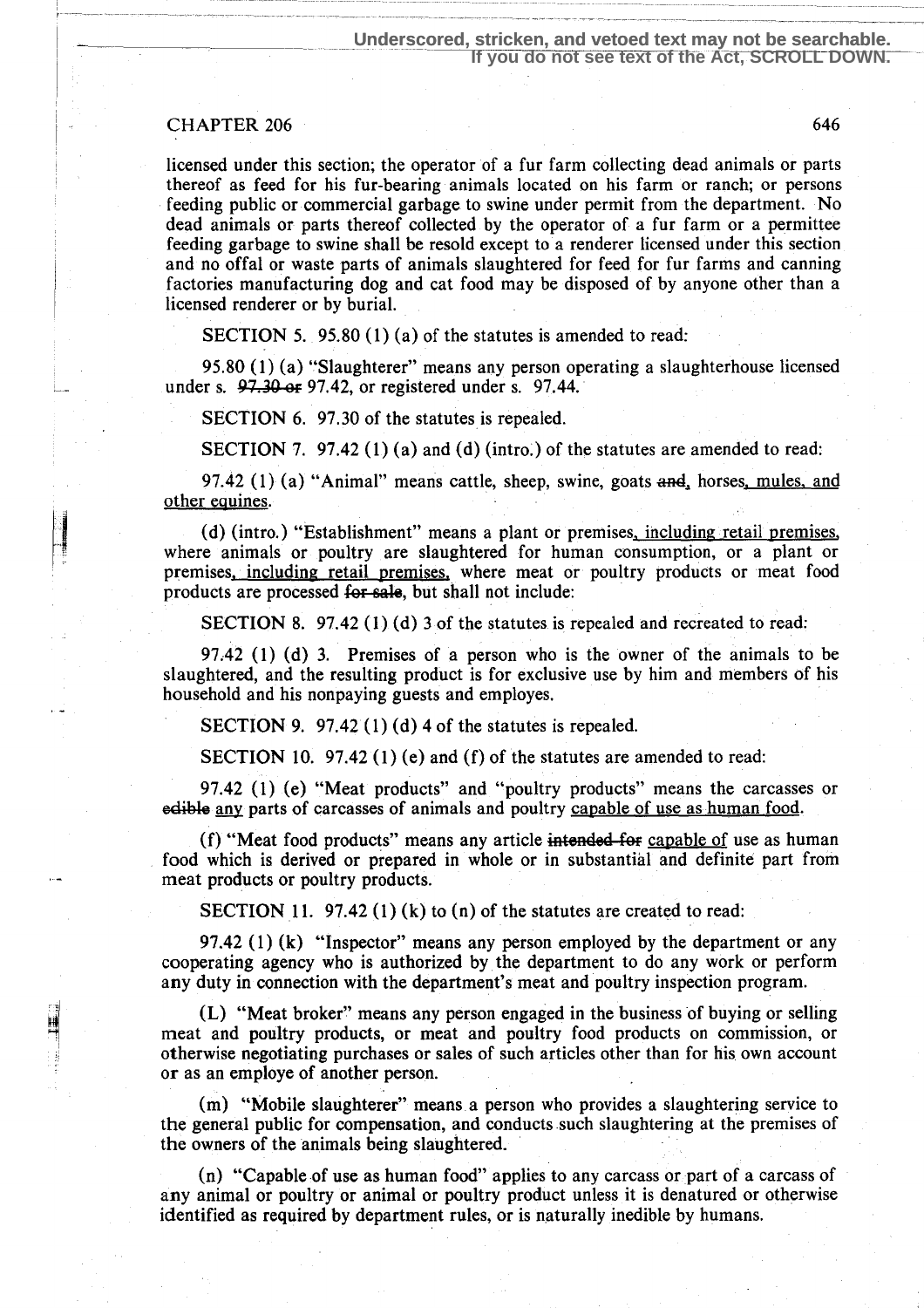647 CHAPTER 206

SECTION 12. 97.42 (2) of the statutes is renumbered 97.42 (2) (a) and amended to read:

97.42 (2) (a) No person shall operate an establishment as defined in sub. (1) (d) without an annual license issued by the department for each such establishment. Licenses shall expire on June 30 of each year. No license shall be issued unless the applicant has complied with the requirements of this section. The annual fee is \$100, except the fee shall be \$40 annually for those establishments engaged only in slaughtering uninspected animals or poultry or processing uninspected meat as a custom service, and not in other operations subject to a license under this section. No person shall be required to obtain a license under s.  $97.28$ ,  $97.39$  or  $99.10$ , for operation of any establishment licensed under this section or which is inspected under the federal meat or poultry inspection acts.

SECTION 13. 97.42 (2) (b) and (c) of the statutes are created to read:

97.42 (2) (b) Paragraph (a) shall not apply to persons processing meat or poultry products, or meat or poultry food products for sale directly to consumers at retail on the premises where such products were processed if only inspected meat is permitted on the premises, and sales to restaurants and institutions are restricted to 25% of the volume of meat sales or \$10,000 annually, whichever is less . No person exempt from license under this paragraph shall sell any cured, smoked, seasoned, canned or cooked meat food products produced by him to restaurants or institutions :

(c) No person shall operate as a mobile slaughterer without registering his name and business address with the department . The department shall prescribe rules applicable to mobile slaughterers regulating the conduct of slaughtering operations, including facilities, sanitation, identification of carcasses and record-keeping.

SECTION 14. 97.42 (3) (c) to (f) of the statutes are amended to read:

97.42 (3) (c) (title) Reexaminations. After a first inspection inspectors Inspectors shall, when deemed advisable, reinspect such carcasses or, parts thereof or meat food products to determine whether the same have become unwholesome or in any other way unfit for human food. If any carcass or part carcasses, parts thereof or meat food products, upon a re-examination reexamination, is are found to be unwholesome or otherwise unfit for human food,  $\ddot{a}$  they shall be destroyed, in accordance with rules issued by the department.

(d) Custom service slaughtering. This subsection shall not apply to animals and poultry of the owner's own raising slaughtered as a custom service for the owner exclusively for use by him and members of his household and his nonpaying guests and employes, unless department inspection is specifically requested by such owners and performed at establishments where antemortem and postmortem examinations are required. The rules of the department shall make provision for the furnishing of such inspection service, subject to availability of inspector personnel, and for the identification of all animals and poultry custom slaughtered for the owners thereof without department inspection.

<sup>I</sup>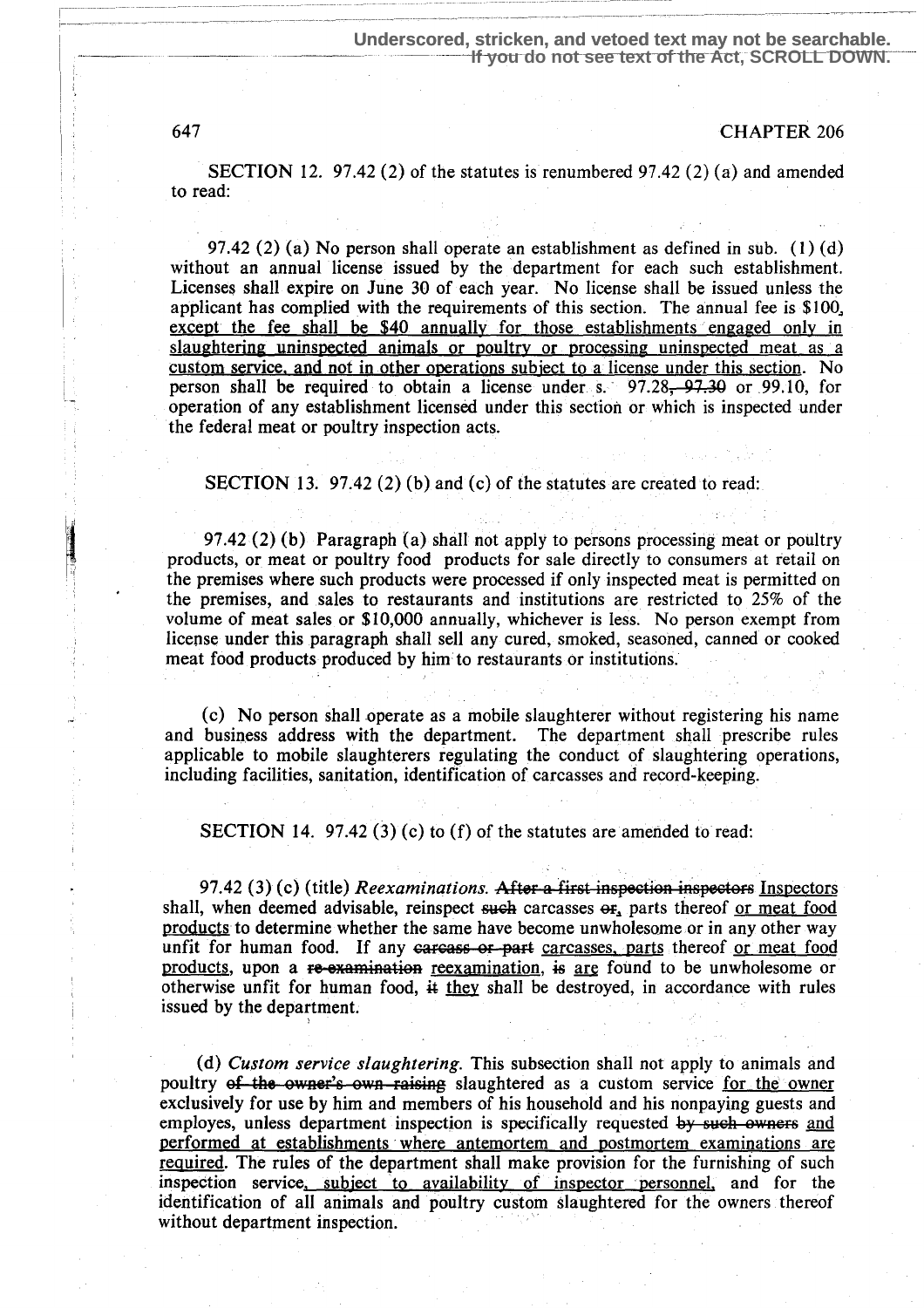### CHAPTER 206 648

(e) Periodic inspections. The department shall make periodic inspections of construction, operation, facilities, equipment, labeling, sanitation and wholesomeness of meat and poultry products, and meat food products at establishments or any other premises not engaged in slaughtering, including vehicles engaged in transportation of such products. Inspection of such products and plant operations shall cover such Inspection of such products and plant operations shall cover such operations as the cutting and boning  $of$  carcasses, curing and smoking  $of$  meats, grinding and fabrication and the manufacture of sausage and lard, manufacturing, packaging, labeling, storage and transportation. Periodic inspections of processing operations shall be conducted as uniformly as possible among establishments subject to overtime inspection under sub.  $(4)$  (f) to avoid the imposition of undue inspection fees against any establishment. Inspections at overtime rates shall only be held where necessary to assure wholesomeness and safety of products and compliance with the requirements of this section and rules of the department.

(f) Label requirements. In addition to label requirements otherwise provided by law, meat food products shall bear a label, stamp, mark or tag including thereon the official inspection mark and identification number of the establishment where processed. Meat and poultry products processed and sold at retail to household Meat and poultry products processed and sold at retail to household consumers on the premises shall not require official inspection marks and identification numbers.

SECTION 15. 97.42 (4) (d) and (e) of the statutes are amended to read:

97.42  $(4)$  (d) The seizure, retention and destruction for human consumption of any animal or poultry, carcasses, parts thereof, or meat food products which have not been inspected or passed or are unwholesome or adulterated or misbranded.

(e) The hours and days in each week when slaughtering or processing may be conducted in any establishment subject to a license under sub. (2). The schedules so fixed shall be as nearly as possible in accord with existing industry standards of establishments subject to inspection. However, in order to avoid excessive costs for inspection and stay, within the limit of appropriations, the schedules may require that:

1. Slaughtering or processing be conducted continuously during successive days and hours of the regular work week for state employes;

2. The rate of slaughter for the different classes of animals and poultry conform to reasonable minimums per hour; and

3. Inspection of animals and poultry slaughtered as a custom service be restricted to the time of the regular slaughter schedule fixed for the establishment. When inspection is provided for custom slaughtering and custom processing the inspection shall be conducted in accordance with sub.  $(3)$  (a) to (c) and rules prescribed under this subsection; and

SECTION 16. 97.42 (4) (e) 4 of the statutes is created to read:

97.42  $(4)$  (e) 4. The department be notified a reasonable time in advance of any deviation from existing schedules or when slaughtering or processing is to be conducted at times other than those specified under regularly established schedules.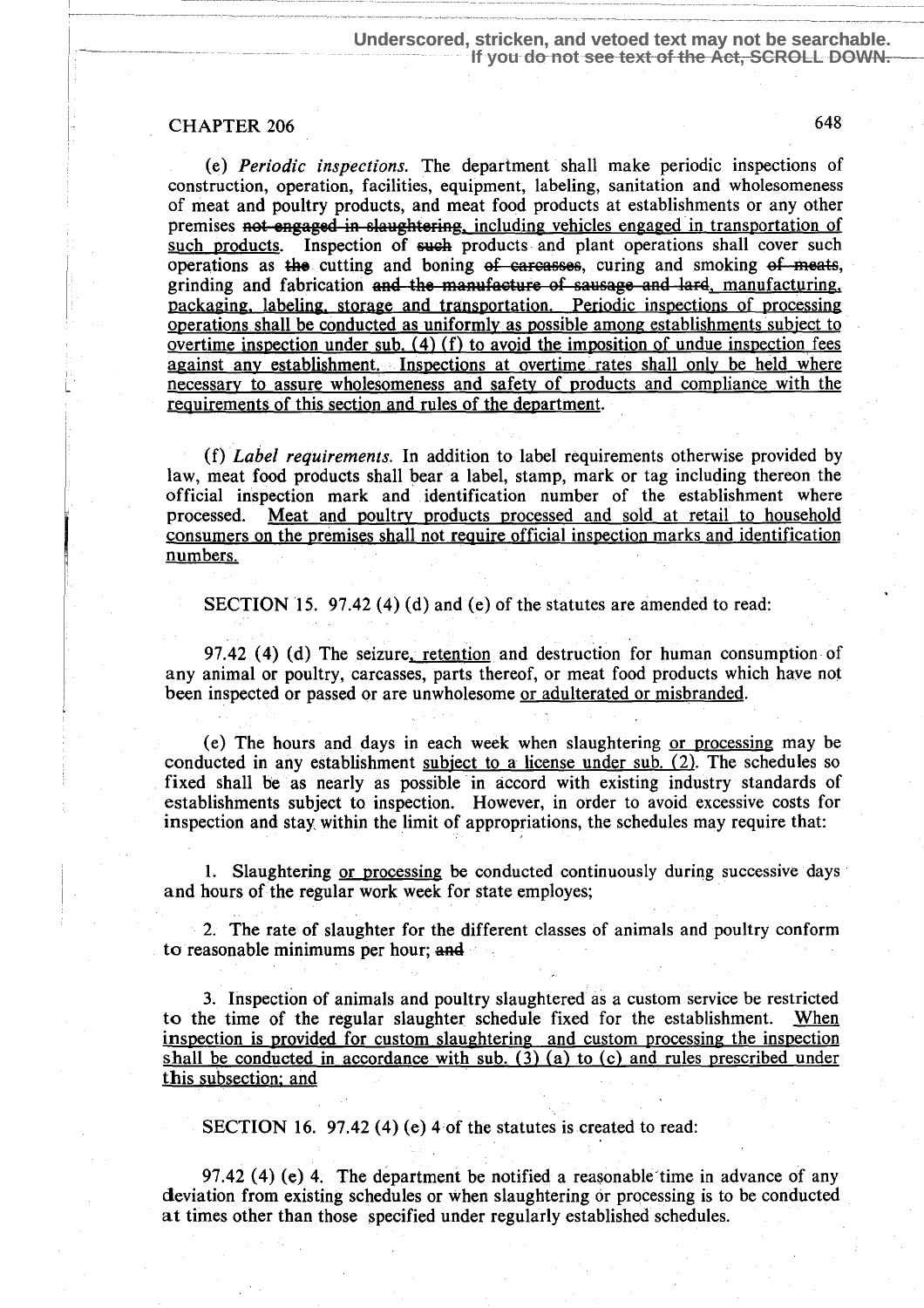## 649 CHAPTER 206

SECTION 17. 97.42 (4) (f) and (g) of the statutes are amended to read:

97.42 (4) (f) Special Overtime agreements with the department whereby the operator of any establishment may make arrangements subject to a license under sub.  $(2)$ , agrees to defray pay the additional cost for salaries, at overtime rates, and other expenses of department inspectors whenever slaughtering  $er<sub>s</sub>$  carcass preparation, or the processing of meat or poultry products or meat food products is conducted at an establishment under state inspection at hours considered overtime for state employes,  $\Theta$  beyond hours or days limited under par. (e), or on Saturdays. Sundays or holidays for state employes under s. 16.30 (4), or before  $6$  a.m. or after  $6$  p.m., or in excess of 40 hours in any week. Overtime charges for periodic inspections under sub. (3) (e) shall, insofar as possible, be limited to the minimum number of hours reasonably required for the conduct of such inspections.

(g) Specifications and standards for location, construction, operation, facilities, equipment and sanitation for any premises, establishment or mobile facility where slaughter or processing is carried on, including custom slaughtering of animals or poultry and custom or retail processing of meat and poultry products.

SECTION 18. 97.42 (4) (i) of the statutes is renumbered 97.42 (4) (j).

SECTION 19. 97.42  $(4)$  (i) of the statutes is created to read:

97.42 (4) (i) Record-keeping requirements for persons engaged in slaughtering or processing operations, or in the storage or transportation of meat, poultry, or meat food products, including record-keeping . requirements for meat brokers and the registration of meat brokers with the department.

SECTION 20. 97.42 (6) (c) of the statutes is repealed and recreated to read:

97.42 (6) (c) No person shall slaughter horses, mules or other equines or process equine carcasses or meat at establishments where other animals or poultry are slaughtered or where other meat or poultry products are processed.

SECTION 21. 97.42 (7) of the statutes is amended to read:

97.42 (7) RIGHT OF ACCESS. No person shall prevent or attempt to prevent an inspector or other officer or agent of, the department from entering, at any time, any establishment or any other place where meat products or poultry products, or foods derived therefrom, are processed, sold or held for sale, for the purpose of any examination, inquiry or inspection in connection with the administration and enforcement of this section. The examination, inquiry or inspection may include taking samples, pictures and documentary and physical evidence pertinent to enforcement of this section.

SECTION 22. 97.42 (8) and (9) of the statutes are renumbered 97.42 (11) and (12), respectively, and 97.42 (11), as renumbered, is amended to read:

97.42 (11) EXEMPTION. This section shall not apply to owners of poultry with respect to poultry produced on the owner's farm, provided his sales do not exceed 250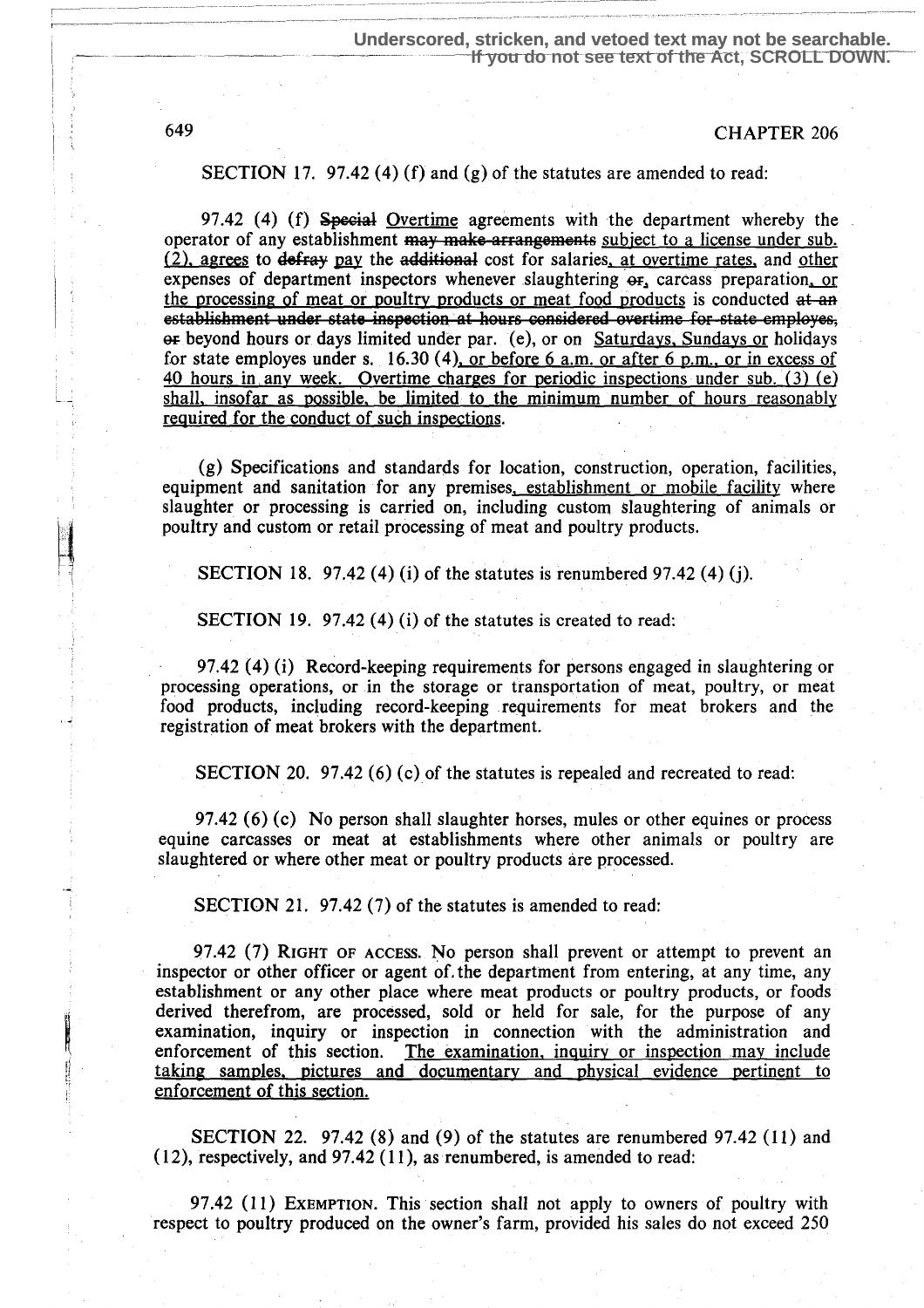## CHAPTER 206 650

turkeys or  $1,000$  other fowl annually, and the birds are labeled and tagged to identify the name and address of the producer and are marked "NOT INSPECTED". Persons processing for-sale more than 250 turkeys or 1,000 other fowl but less than 5,000 turkeys or 20,000 other fowl shall be fully subject to the provisions of this aet section relating to licensing, sanitation, facilities and wholesomeness of product. If the department determines that the protection of consumers from unwholesome poultry products will not be impaired, it may exempt such persons from  $\frac{\text{subs}}{\text{subs}}$ . (2) and sub. (3) (a) and (b) provided the birds are labeled or tagged to identify the name and address of the producer and are marked "NOT INSPECTED".

SECTION 23. 97.42 (8), (9) and (10) of the statutes are created to read:

97.42 (8) INTERFERENCE WITH INSPECTION . Any person who forcibly assaults, threatens, obstructs, impedes, intimidates or interferes with any person while engaged in the performance of his official duties under this section shall be fined not more than \$5,000 or imprisoned in the county jail not to exceed one year, or both.

TAGGING OF FACILITIES AND EQUIPMENT. When in the opinion of the  $(9)$ department, the use of any equipment, compartment, room or facilities which is unclean or unsanitary or improperly constructed could lead to contamination of the product, the department may attach a "Rejected" tag to it . No equipment, utensil, container, compartment, room or facility so tagged may be used until made acceptable and released by a department representative, or until such equipment is replaced with acceptable equipment.

(10) SUSPENSION. The department may, upon, written notice, summarily suspend the operations in whole or in part at any establishment for substantial violations of this section or rules issued hereunder when, in the opinion of the department, a continuation of the operation would constitute an imminent danger to public health . The department may summarily suspend inspection at any establishment for acts punishable under sub. (8) where such acts substantially impair an inspector's ability to conduct an orderly inspection. Upon suspension of operations or inspection, the operator of the establishment 'may demand a hearing to determine whether the suspension should be vacated. The department shall, within 5 days after receipt of such demand, hold a hearing and adjudicate the issues as provided in ch. 227: A demand for hearing shall not, however, operate to stay the suspension pending the hearing.

SECTION 24. 146.125 of the statutes is amended to read:

146.125 Powers of villages, cities and towns. The provisions of s. 97.30 shall not construction, operation and maintenance of slaughterhouses or to prohibit the same nor  $shall$  the provisions of s. 95.72 shall not be construed as depriving any city or village from passing any ordinance prohibiting the rendering of dead animals within the boundaries specified in s. 66.052 nor as nullifying any existing law or ordinance prohibiting the rendering of dead animals within such area, nor prohibiting any city or village from licensing, revoking such license, and regulating the business of rendering and transporting dead animals under sanitary conditions no less stringent than provided by said section and the rules of the department of agriculture and any such licensing and regulation shall be construed as supplementary to the provisions of this section and the rules of the department shall  $\overline{a}$  not be construed as excusing or justifying any failure or neglect to comply with  $\frac{any}{and}$  all of the provisions of this section and the rules of the department. The provisions of s. 95.72 shall be expressly construed as modifying the powers granted to towns and any city, village or town is empowered to take any action to be, taken under the provisions of s. 146.14 and to institute and maintain court proceedings to prevent, abate or remove any nuisances